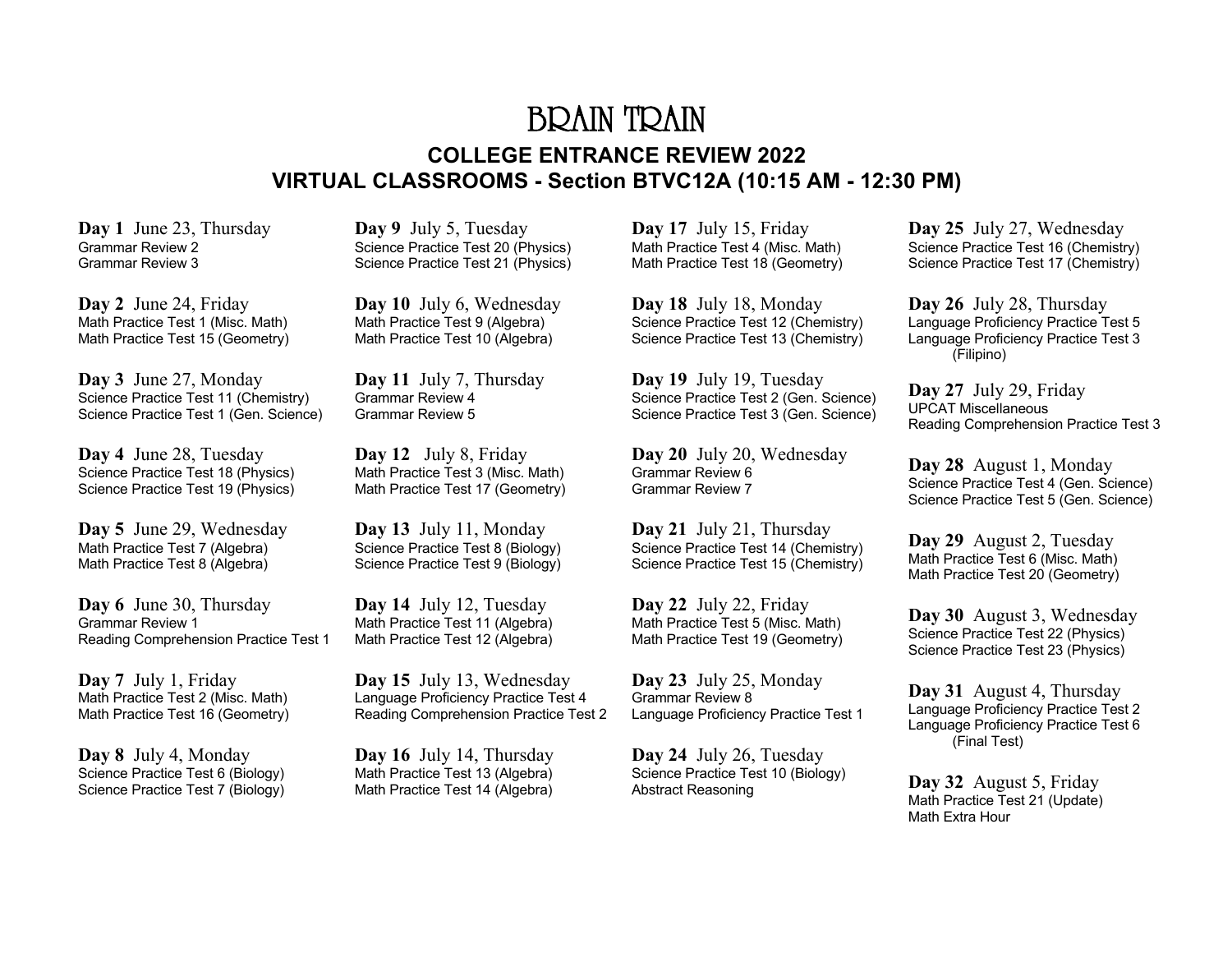# BRAIN TRAIN **COLLEGE ENTRANCE REVIEW 2022 VIRTUAL CLASSROOMS - Section BTVC12B (10:15 AM - 12:30 PM)**

**Day 1** June 23, Thursday Math Practice Test 1 (Misc. Math) Math Practice Test 15 (Geometry)

**Day 2** June 24, Friday Grammar Review 2 Grammar Review 3

**Day 3** June 27, Monday Science Practice Test 6 (Biology) Science Practice Test 7 (Biology)

**Day 4** June 28, Tuesday Math Practice Test 7 (Algebra) Math Practice Test 8 (Algebra)

**Day 5** June 29, Wednesday Grammar Review 1 Reading Comprehension Practice Test 1

**Day 6** June 30, Thursday Math Practice Test 2 (Misc. Math) Math Practice Test 16 (Geometry)

**Day 7** July 1, Friday Grammar Review 4 Grammar Review 5

**Day 8** July 4, Monday Grammar Review 6 Grammar Review 7

**Day 9** July 5, Tuesday Math Practice Test 9 (Algebra) Math Practice Test 10 (Algebra)

**Day 10** July 6, Wednesday Science Practice Test 11 (Chemistry) Science Practice Test 12 (Chemistry)

**Day 11** July 7, Thursday Math Practice Test 11 (Algebra) Math Practice Test 12 (Algebra)

**Day 12** July 8, Friday Language Proficiency Practice Test 4 Reading Comprehension Practice Test 2

**Day 13** July 11, Monday Math Practice Test 3 (Misc. Math) Math Practice Test 17 (Geometry)

**Day 14** July 12, Tuesday Science Practice Test 1 (Gen. Science) Science Practice Test 2 (Gen. Science)

**Day 15** July 13, Wednesday Grammar Review 8 Language Proficiency Practice Test 1

**Day 16** July 14, Thursday Science Practice Test 3 (Gen. Science) Science Practice Test 4 (Gen. Science) **Day 17** July 15, Friday UPCAT Miscellaneous Reading Comprehension Practice Test 3

**Day 18** July 18, Monday Math Practice Test 4 (Misc. Math) Math Practice Test 18 (Geometry)

**Day 19** July 19, Tuesday Math Practice Test 13 (Algebra) Math Practice Test 14 (Algebra)

**Day 20** July 20, Wednesday Science Practice Test 5 (Gen. Science) Science Practice Test 13 (Chemistry)

**Day 21** July 21, Thursday Math Practice Test 21 (Update) Math Extra Hour

**Day 22** July 22, Friday Science Practice Test 8 (Biology) Science Practice Test 9 (Biology)

**Day 23** July 25, Monday Math Practice Test 5 (Misc. Math) Math Practice Test 19 (Geometry)

**Day 24** July 26, Tuesday Science Practice Test 14 (Chemistry) Science Practice Test 15 (Chemistry) **Day 25** July 27, Wednesday Science Practice Test 18 (Physics) Science Practice Test 19 (Physics)

**Day 26** July 28, Thursday Science Practice Test 16 (Chemistry) Science Practice Test 17 (Chemistry)

**Day 27** July 29, Friday Science Practice Test 10 (Biology) Abstract Reasoning

**Day 28** August 1, Monday Math Practice Test 6 (Misc. Math) Math Practice Test 20 (Geometry)

**Day 29** August 2, Tuesday Science Practice Test 20 (Physics) Science Practice Test 21 (Physics)

**Day 30** August 3, Wednesday Language Proficiency Practice Test 5 Language Proficiency Practice Test 3 (Filipino)

**Day 31** August 4, Thursday Science Practice Test 22 (Physics) Science Practice Test 23 (Physics)

**Day 32** August 5, Friday Language Proficiency Practice Test 2 Language Proficiency Practice Test 6 (Final Test)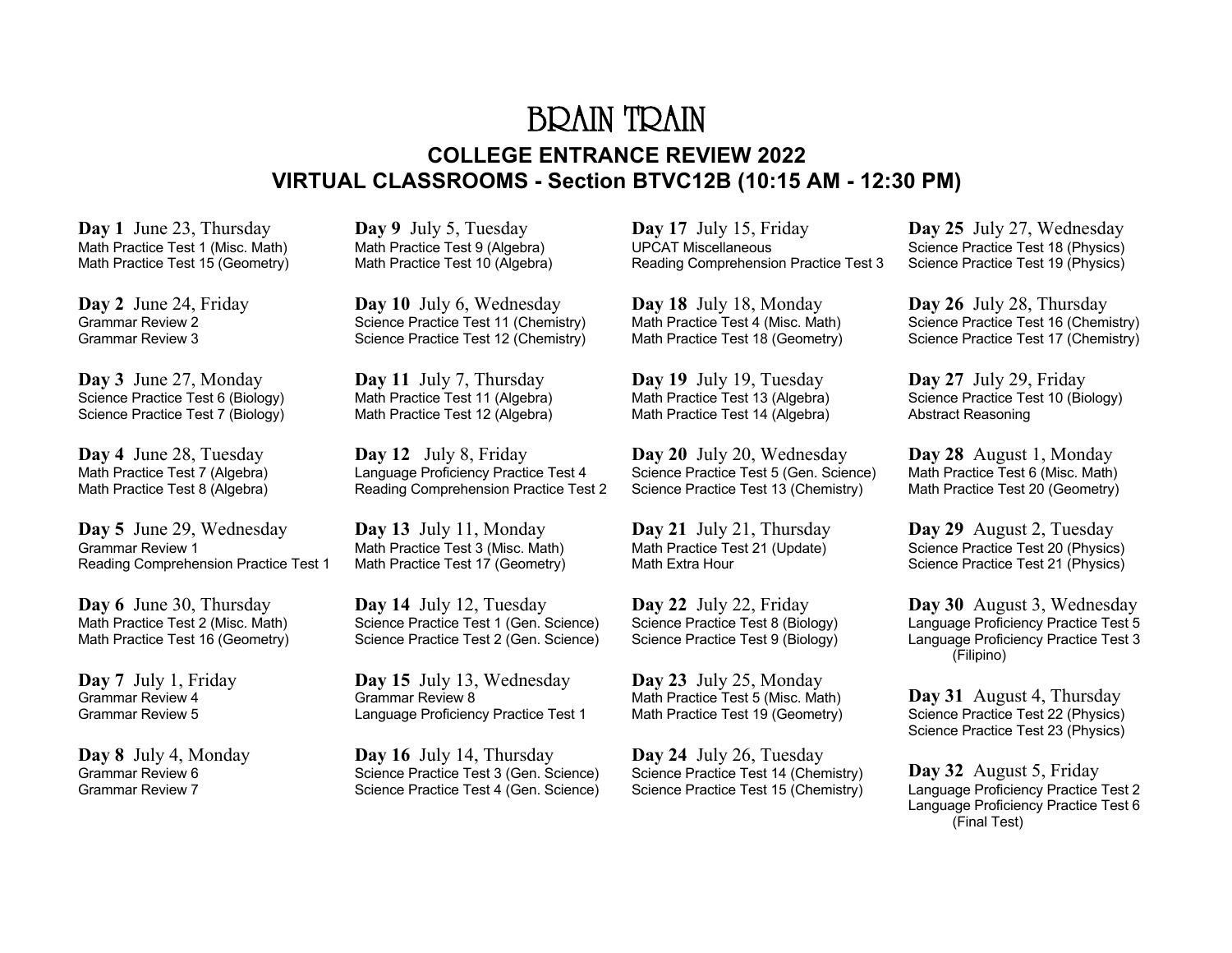# BRAIN TRAIN **COLLEGE ENTRANCE REVIEW 2022 VIRTUAL CLASSROOMS - Section BTVC12C (10:15 AM - 12:30 PM)**

**Day 1** June 23, Thursday Science Practice Test 18 (Physics) Science Practice Test 19 (Physics)

**Day 2** June 24, Friday Math Practice Test 7 (Algebra) Math Practice Test 8 (Algebra)

**Day 3** June 27, Monday Math Practice Test 1 (Misc. Math) Math Practice Test 15 (Geometry)

**Day 4** June 28, Tuesday Grammar Review 1 Reading Comprehension Practice Test 1

**Day 5** June 29, Wednesday Grammar Review 2 Grammar Review 3

**Day 6** June 30, Thursday Math Practice Test 9 (Algebra) Math Practice Test 10 (Algebra)

**Day 7** July 1, Friday Science Practice Test 6 (Biology) Science Practice Test 7 (Biology)

**Day 8** July 4, Monday Language Proficiency Practice Test 4 Reading Comprehension Practice Test 2 **Day 9** July 5, Tuesday Science Practice Test 8 (Biology) Science Practice Test 9 (Biology)

**Day 10** July 6, Wednesday Math Practice Test 2 (Misc. Math) Math Practice Test 16 (Geometry)

**Day 11** July 7, Thursday Science Practice Test 1 (Gen. Science) Science Practice Test 2 (Gen. Science)

**Day 12** July 8, Friday Science Practice Test 11 (Chemistry) Science Practice Test 12 (Chemistry)

**Day 13** July 11, Monday Science Practice Test 13 (Chemistry) Science Practice Test 14 (Chemistry)

**Day 14** July 12, Tuesday Grammar Review 4 Grammar Review 5

**Day 15** July 13, Wednesday Math Practice Test 11 (Algebra) Math Practice Test 12 (Algebra)

**Day 16** July 14, Thursday Math Practice Test 3 (Misc. Math) Math Practice Test 17 (Geometry) **Day 17** July 15, Friday Math Practice Test 13 (Algebra) Math Practice Test 14 (Algebra)

**Day 18** July 18, Monday Science Practice Test 3 (Gen. Science) Science Practice Test 4 (Gen. Science)

**Day 19** July 19, Tuesday Grammar Review 6 Grammar Review 7

**Day 20** July 20, Wednesday Science Practice Test 20 (Physics) Science Practice Test 21 (Physics)

**Day 21** July 21, Thursday Math Practice Test 4 (Misc. Math) Math Practice Test 18 (Geometry)

**Day 22** July 22, Friday Science Practice Test 15 (Chemistry) Science Practice Test 16 (Chemistry

**Day 23** July 25, Monday Science Practice Test 10 (Biology) Abstract Reasoning

**Day 24** July 26, Tuesday Grammar Review 8 Language Proficiency Practice Test 1 **Day 25** July 27, Wednesday Math Practice Test 21 (Update) Math Extra Hour

**Day 26** July 28, Thursday Math Practice Test 5 (Misc. Math) Math Practice Test 19 (Geometry)

**Day 27** July 29, Friday Science Practice Test 17 (Chemistry) Science Practice Test 5 (Gen. Science)

**Day 28** August 1, Monday Language Proficiency Practice Test 5 Language Proficiency Practice Test 3 (Filipino)

**Day 29** August 2, Tuesday Language Proficiency Practice Test 2 Language Proficiency Practice Test 6 (Final Test)

**Day 30** August 3, Wednesday Math Practice Test 6 (Misc. Math) Math Practice Test 20 (Geometry)

**Day 31** August 4, Thursday UPCAT Miscellaneous Reading Comprehension Practice Test 3

**Day 32** August 5, Friday Science Practice Test 22 (Physics) Science Practice Test 23 (Physics)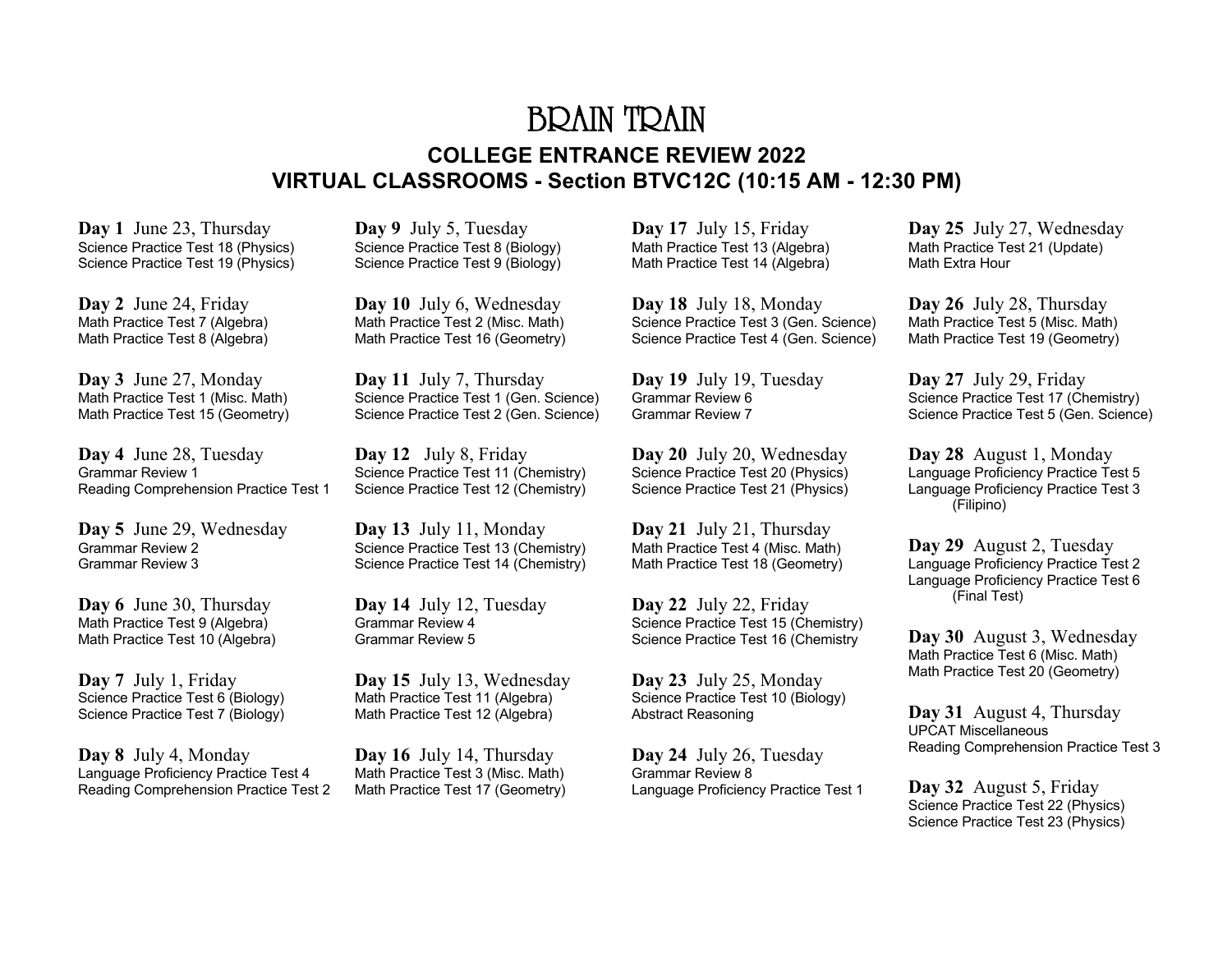### BRAIN TRAIN **COLLEGE ENTRANCE REVIEW 2022 VIRTUAL CLASSROOMS - Section BTVC12D (10:15 AM - 12:30 PM)**

**Day 1** June 23, Thursday Reading Comprehension Practice Test 1 Language Proficiency Practice Test 4

**Day 2** June 24, Friday Science Practice Test 18 (Physics) Science Practice Test 19 (Physics)

**Day 3** June 27, Monday Math Practice Test 7 (Algebra) Math Practice Test 8 (Algebra)

**Day 4** June 28, Tuesday Math Practice Test 1 (Misc. Math) Math Practice Test 15 (Geometry)

**Day 5** June 29, Wednesday Science Practice Test 1 (Gen. Science) Science Practice Test 2 (Gen. Science)

**Day 6** June 30, Thursday Science Practice Test 20 (Physics) Science Practice Test 21 (Physics)

**Day 7** July 1, Friday Math Practice Test 9 (Algebra) Math Practice Test 10 (Algebra)

**Day 8** July 4, Monday Math Practice Test 2 (Misc. Math) Math Practice Test 16 (Geometry)

**Day 9** July 5, Tuesday Science Practice Test 11 (Chemistry) Science Practice Test 12 (Chemistry)

**Day 10** July 6, Wednesday Grammar Review 1 Grammar Review 2

**Day 11** July 7, Thursday Science Practice Test 13 (Chemistry) Science Practice Test 14 (Chemistry)

**Day 12** July 8, Friday Science Practice Test 3 (Gen. Science) Science Practice Test 4 (Gen. Science)

**Day 13** July 11, Monday Language Proficiency Practice Test 5 Reading Comprehension Practice Test 2

**Day 14** July 12, Tuesday Science Practice Test 6 (Biology) Science Practice Test 7 (Biology)

**Day 15** July 13, Wednesday Math Practice Test 3 (Misc. Math) Math Practice Test 17 (Geometry)

**Day 16** July 14, Thursday Science Practice Test 8 (Biology) Science Practice Test 9 (Biology)

**Day 17** July 15, Friday Science Practice Test 5 (Gen. Science) Science Practice Test 15 (Chemistry)

**Day 18** July 18, Monday Grammar Review 3 Grammar Review 4

**Day 19** July 19, Tuesday Science Practice Test 16 (Chemistry) Science Practice Test 17 (Chemistry)

**Day 20** July 20, Wednesday Math Practice Test 4 (Misc. Math) Math Practice Test 18 (Geometry)

**Day 21** July 21, Thursday Science Practice Test 22 (Physics) Science Practice Test 23 (Physics)

**Day 22** July 22, Friday Math Practice Test 11 (Algebra) Math Practice Test 12 (Algebra)

**Day 23** July 25, Monday Grammar Review 5 Grammar Review 6

**Day 24** July 26, Tuesday UPCAT Miscellaneous Reading Comprehension Practice Test 3 **Day 25** July 27, Wednesday Math Practice Test 5 (Misc. Math) Math Practice Test 19 (Geometry)

**Day 26** July 28, Thursday Grammar Review 7 Grammar Review 8

**Day 27** July 29, Friday Language Proficiency Practice Test 1 Language Proficiency Practice Test 2

**Day 28** August 1, Monday Math Practice Test 13 (Algebra) Math Practice Test 14 (Algebra)

**Day 29** August 2, Tuesday Science Practice Test 10 (Biology) Abstract Reasoning

**Day 30** August 3, Wednesday Math Practice Test 21 (Update) Math Extra Hour

**Day 31** August 4, Thursday Math Practice Test 6 (Misc. Math) Math Practice Test 20 (Geometry)

**Day 32** August 5, Friday Language Proficiency Practice Test 3 (Filipino) Language Proficiency Practice Test 6 (Final Test)